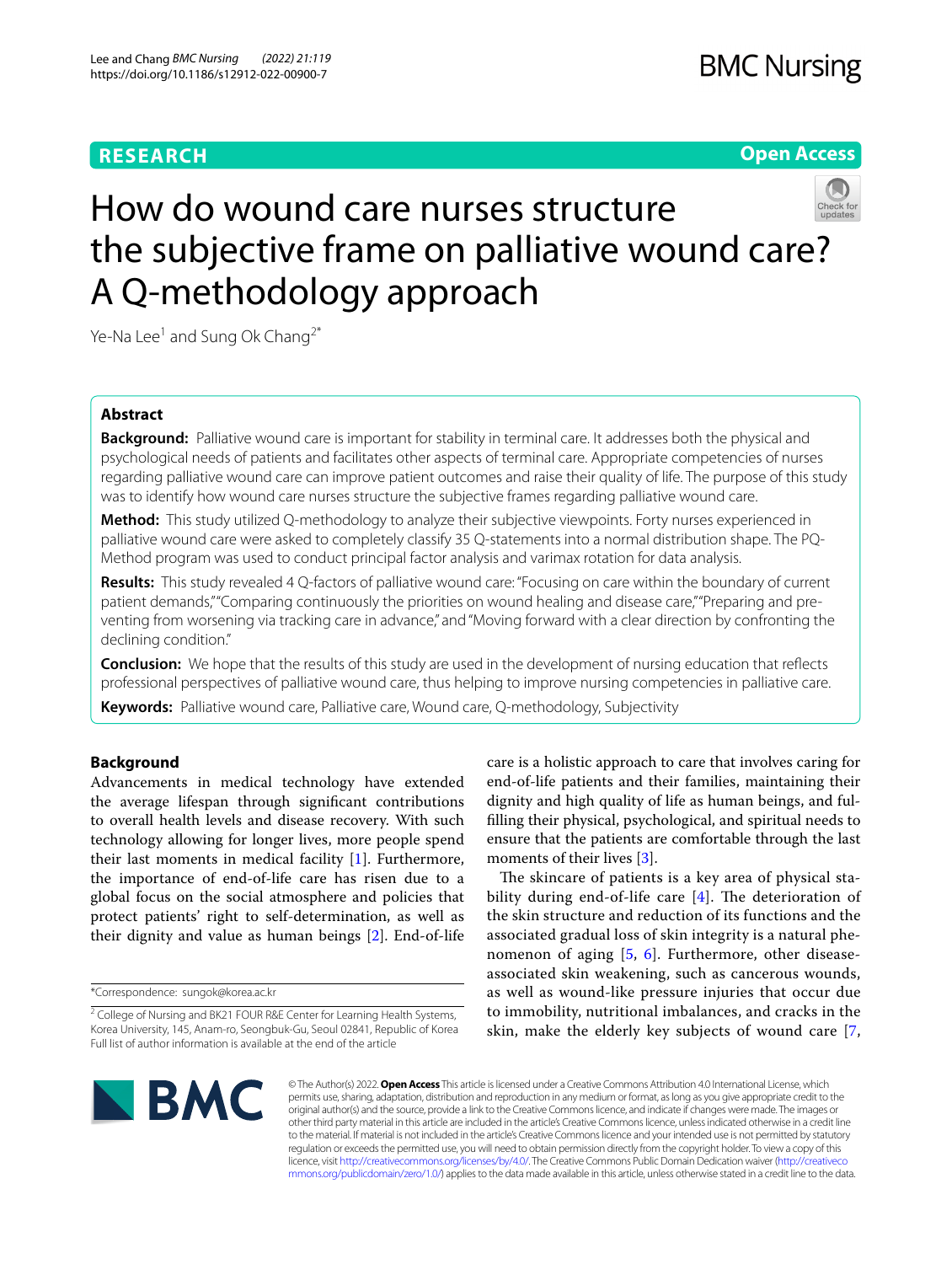8. The purpose of wound care for patients at the end of life is no longer healing, but rather alleviating symptoms; this is referred to as palliative wound care [[2\]](#page-7-1).

Palliative wound care is defned as the integration of strategies relating to the prioritization of symptom relief and improvement of a patient's quality of life [[9\]](#page-8-6). Palliative wound care refers to the maintenance of skin integrity and the management of symptoms such as odors, exudates, pain, bleeding, and infections.

Such care also improves the psychological stability of end-of-life patients, as well as their physical well-being, and facilitates other aspects of terminal care [\[2](#page-7-1), [9](#page-8-6)]. Therefore, with a growing demand for, and importance of, end-of-life care in healthcare systems like nursing homes, there is a growing demand for nurses to perform efective palliative wound care, leading to the continued publication of related studies. In the study of Emmons and Lachman (2010), a concept analysis was conducted to make the term of palliative wound care easier to use in clinical and research settings. They defined palliative wound care as a holistic integrated approach to care that addresses symptom management, is interdisciplinary/multidisciplinary, is driven by patient/family goals, and considers the patients' psychosocial well-being in care to advance their quality of life  $[10]$  $[10]$ . Woo  $(2015)$ suggested that palliative wound care should start with assessing the whole person and than evolve to balancing the palliative patient's individual care needs and the patient's circle of care [\[11](#page-8-8)]. Wound-related studies, books, and guidelines also guide palliative wound care, and their scope and volume are increasing [\[12](#page-8-9), [13](#page-8-10)]. However, since some studies and guidelines convey only theoretical knowledge, it is difficult for nurses to employ them directly in clinical practice [[14,](#page-8-11) [15](#page-8-12)]. It is necessary to combine theoretical knowledge with wound care nurses' experiences for use in clinical practice. Because wound care nurses performing palliative wound care are involved in a patient's end of life, their empirical knowledge derived from experience extends beyond general wound care [[9,](#page-8-6) [11,](#page-8-8) [16](#page-8-13)].

To efectively provide palliative wound care for patients at the end of life, it is necessary to build a knowledge structure that confrms the subjective viewpoint gained through experiences in palliative wound care. When approached with a methodology that scientifcally studies human subjectivity, the understanding of palliative wound care has the potential to be more comprehensive and concrete  $[17]$  $[17]$ . This study thus applies Q-methodology to classify the subjective frames of reference of wound care nurses regarding palliative wound care and to identify the characteristics of each Q-factor type to provide basic data for developing programs that raise nurses' competencies regarding palliative wound care.

#### **Methods**

This is a descriptive study that precedes an empirical study for palliative wound care by wound care nurses with the goal of utilizing Q-methodology to confrm the subjective frame of palliative wound care. Q-methodology involves the research of in-depth opinions by constructing statements based on various perceptions of a specifc subject, aiming to objectively measure subjective human aspects of attitudes, beliefs, and values [[17\]](#page-8-14). The methodology is centered on the subjectivity or types of individual attitudes, which is useful in measuring individual attitudes instead of studying abilities or objective behaviors [[18\]](#page-8-15). As such, it is suitable for this study, which focuses on wound care nurses' subjective frames on palliative wound care.

## **Q‑sample selection: constructing the Q‑population and determining the Q‑sample**

The selection of a Q-sample consists of two stages: first constructing the Q-population and then determining the Q-sample [[17\]](#page-8-14). Constructing the Q-population involves the collection of statements through interviews to the point of data saturation, where no further statements could be added  $[17]$  $[17]$ . This study collected 118 statements from in-depth interviews on palliative wound care with 10 wound care nurses who had at least 3years of clinical experience. We excluded statements with overlapping meanings by clarifying any meaning ambiguity, thus selecting a fnal set of 43 statements that were classifed into four attributes derived from the concept analysis of palliative wound care: symptom management, the improvement of psychosocial well-being, a multidisciplinary team approach, and patient/family-driven goals [[10\]](#page-8-7). Last, two researchers with experience in Q-methodology shared their perceptions and fnalized a list of 35 statements as the study's Q-sample to improve the representability and distinctiveness of each category (Table [1\)](#page-2-0).

#### **P‑sample selection**

The P-sample is the group of participants who participate in Q-sorting [\[17\]](#page-8-14). As the Q-methodology deals with diferences between individual internal meanings rather than individual diferences, it is not limited by the number of P-samples. Rather than relying on probability-driven sampling methods, P-samples should be conveniently sampled, employing samples that are expected to hold various perceptions of the subject being studied  $[19]$  $[19]$  $[19]$ . This study selected a P-sample that includes  $40$ wound care nurses who agreed to participate in the study, which was conducted between November 2019 and May 2020. The selection criteria included nurses who had worked for more than 1 year as a wound care nurse in a palliative care unit and had completed the Fellowship of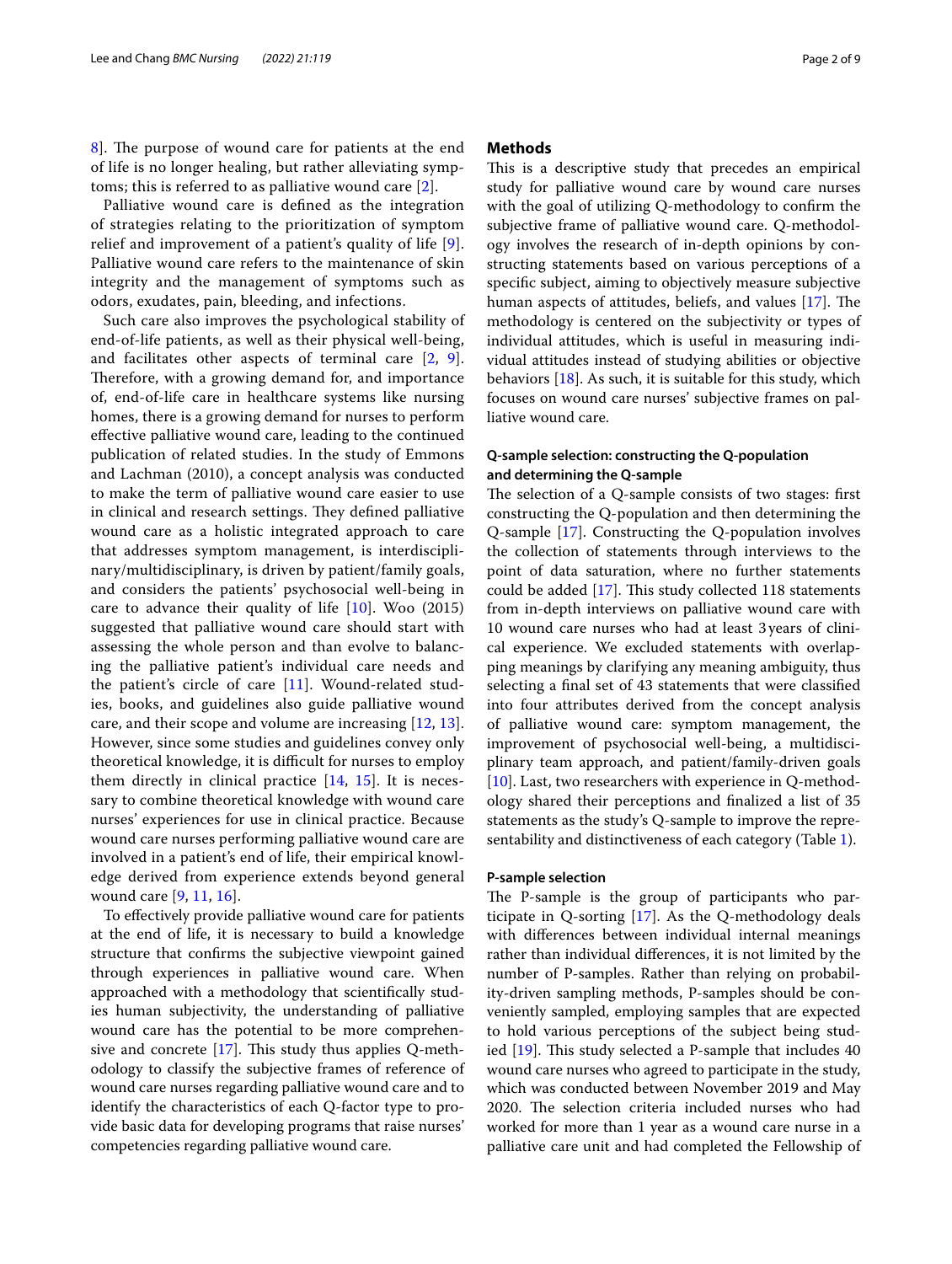## <span id="page-2-0"></span>**Table 1** Factor arrays for the Q-statements

| Q-statements                                                                                                                                                                                                |         |                | <b>Factor arrays</b> |              |  |  |
|-------------------------------------------------------------------------------------------------------------------------------------------------------------------------------------------------------------|---------|----------------|----------------------|--------------|--|--|
|                                                                                                                                                                                                             | п       | Ш              | Ш                    | IV           |  |  |
| 1. I think it is important to provide education for both patients and relevant people around them since the patients may<br>not be able to do things alone in the future.                                   |         | $\overline{4}$ | $\overline{4}$       | $-1$ **      |  |  |
| 2. I dress patients' wounds focusing on how they will look when they die, rather than trying to improve the state of the<br>wounds.                                                                         | $2*$    | 3              | $-2$ **              | 3            |  |  |
| 3. For managing patient wounds, I prioritize my treatment with strategies from guidelines or research that has been proven<br>to be effective, and I believe these methods are effective.                   |         |                |                      | $4***$       |  |  |
| 4. I believe that it is important to seek feedback by patients on the effectiveness of the strategy rather than stopping at the<br>intervention.                                                            |         |                | $0^*$                | $-2$         |  |  |
| 5. I believe that no two patients share the same pathological condition, and that it is important to find and apply methods<br>that fit the patient.                                                        |         | $-1***$        | $\overline{1}$       | $\mathbf{1}$ |  |  |
| 6. I choose treatment strategies based on the symptom relief strategies that I have used before with other patients.                                                                                        |         | $-1$           | $0***$               | $-2$         |  |  |
| 7. I do not believe that the recommendations concerning the risk and effectiveness of topical drugs are significant in treat-<br>ing pain from wounds, as they change often.                                | $-4***$ | $\mathbf{0}$   |                      | $-3***$      |  |  |
| 8. To alleviate pain, I use thicker dressing products that can reduce pressure rather than drugs that can further deteriorate<br>conditions.                                                                | $0^*$   | -1             | — 1                  | $2*$         |  |  |
| 9. I recommend using systemic painkillers whose effects are quick and definitive.                                                                                                                           | $-3$    | 1              |                      | —3           |  |  |
| 10. I believe the higher priority is to follow the patient's wishes to extend or shorten dressing changes to manage exudate<br>or pain.                                                                     | $3***$  | $-2$           | $-2$                 | $-1$         |  |  |
| 11. I believe that there are limitations for me in controlling pain through dressings or topical measures and recommend<br>visiting the pain clinic.                                                        |         | $1*$           | $2*$                 | $0***$       |  |  |
| 12. I have experienced nutritional problems in patients reaching the terminal stage of their lives and therefore consult with<br>the nutritional department to manage their nutrition.                      |         | 1              | $3***$               | $-2***$      |  |  |
| 13. I recommend connecting with home caregivers to facilitate consistency in care as patients often need to stay home<br>since it is hard for them to come to the hospital frequently.                      |         | $2*$           | $3***$               | 1            |  |  |
| 14. I believe that recommending and connecting patients with routes of care in advance are important in ensuring they<br>receive care easily rather than connecting them when their situation has worsened. |         | $\overline{4}$ | 3                    | $2*$         |  |  |
| 15. I believe that care from non-medical professionals, such as physical therapists and social workers, is more important in<br>palliative wound care at the end of the patient's life.                     |         | 0              | $\mathbf 0$          | $\mathbf{0}$ |  |  |
| 16. I think there are limitations to what I can do for patients as a wound care nurse since there will be more important<br>things than wound.                                                              |         | $7***$         | $-2$                 | $-4$         |  |  |
| 17. I ponder on methods that patients or caregiver can use to deal with dressings, as they may ultimately be done at home<br>or in nursing homes.                                                           |         | 3              | 4                    | 1            |  |  |
| 18. I find it very difficult to listen to patients and guardians asking how they can be cured when the patients cannot be<br>cured.                                                                         |         | $3***$         |                      | $0^*$        |  |  |
| 19. I avoid patients and guardians asking about treatment progress because I do not like talking about negative situations<br>to patients.                                                                  | $-1$    | 2              | $-1$                 | -1           |  |  |
| 20. I believe that dressings are not an important part of the final journey of the patient and make treatment-focused<br>choices by considering the patient's financial situation.                          | $2***$  | $-1$           | $0^*$                | $-2$         |  |  |
| 21. I choose treatment methodologies as long as the patient's mind is put at ease by choosing what the patients or their<br>caregivers want.                                                                | 3       | $-2^{*}$       | $-3*$                | $()^*$       |  |  |
| 22. I believe that the patient must know about their situation accurately to be able to mentally prepare themselves.                                                                                        | $-2**$  | -4             | $1***$               | $3***$       |  |  |
| 23. When my opinions and the patient's differ, I invite sufficient dialogue before making a decision rather                                                                                                 | $7***$  | $\mathbf{0}$   | $-1$                 | $-1$         |  |  |
| 24. If the patients have the wrong information about a treatment, I believe that they should be presented with the correct<br>information.                                                                  | $-3*$   | $-2*$          | $0***$               | $4***$       |  |  |
| 25. I believe that giving false hope to patients and caregivers is not helpful and let them know that what does not work,<br>does not work.                                                                 | $-2$    | -3             | $1***$               | $2***$       |  |  |
| 26. Prior to setting objectives, I believe that the patients and caregivers must be provided with detailed explanations and<br>sufficient time rather than scaring them with negative aspects.              | 1       | $0^*$          | $\mathbf{1}$         | $-1*$        |  |  |
| 27. I prioritize the patients' opinions over the caregivers', provided that the patient is conscious, as it is a choice that they<br>make for the last part of their lives.                                 | $1***$  | $-3$           | $-3$                 | $-4*$        |  |  |
| 28. I cannot feel a sense of achievement with patients receiving palliative wound care                                                                                                                      | $-1***$ | $1***$         |                      | $-3$         |  |  |
| 29. Rather than presenting solutions to terminal stage patients, I believe that it is better for the patients' stability to listen to<br>their stories                                                      | $2***$  | 0              | 0                    | $-1$         |  |  |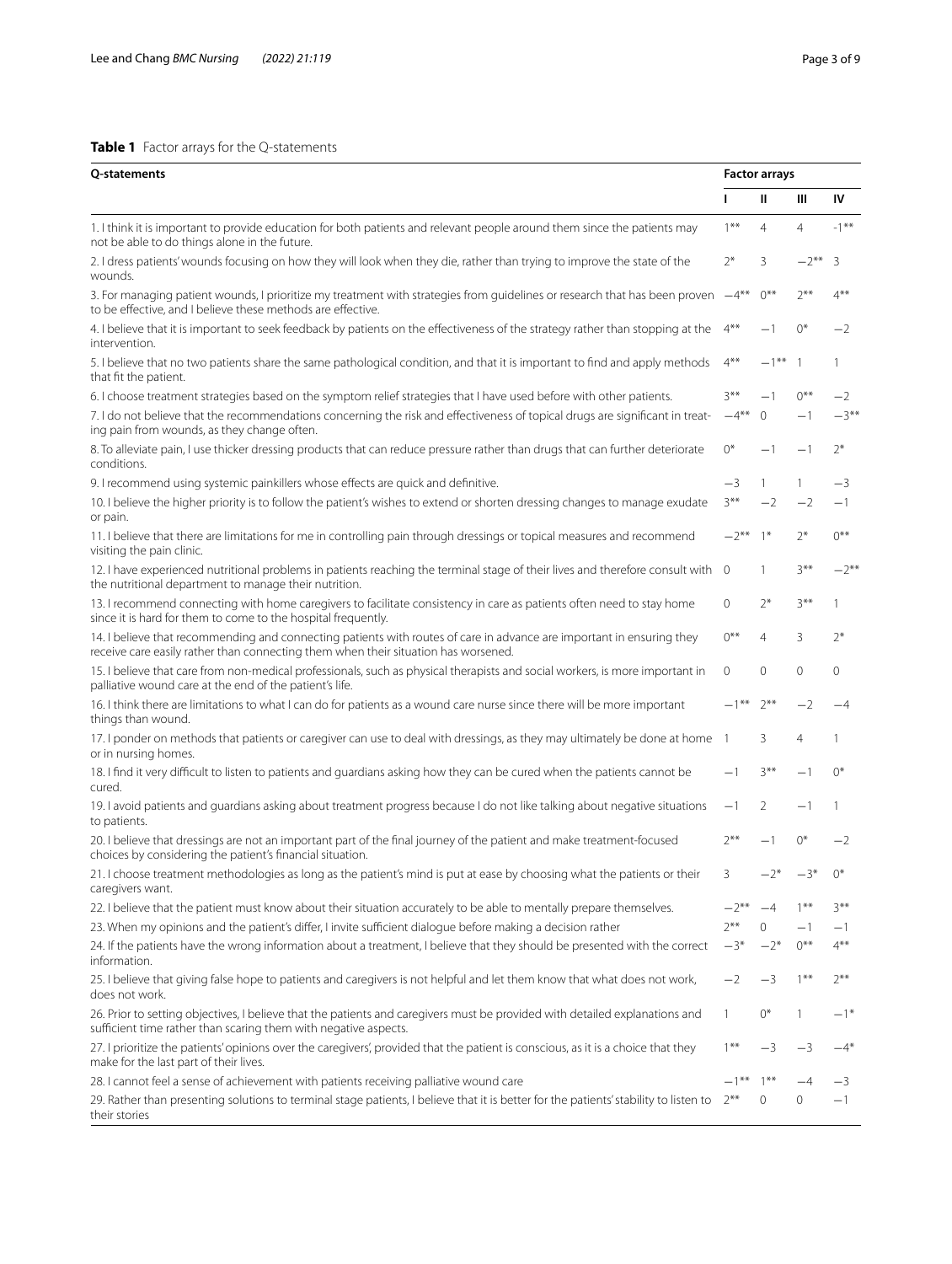## **Table 1** (continued)

| O-statements                                                                                                                                  |                       | <b>Factor arrays</b>   |             |          |  |
|-----------------------------------------------------------------------------------------------------------------------------------------------|-----------------------|------------------------|-------------|----------|--|
|                                                                                                                                               |                       | Ш                      | ш           | 1V       |  |
| 30. I believe that professional treatment is necessary for psychological stability and recommend referral to a psychiatric<br>clinic.         | $-2**$ 0 <sup>*</sup> |                        |             | $1*$     |  |
| 31. I believe that the patient should regard the disease and wound process directly and accept it for their own psychologi-<br>cal stability. |                       | $-3***$ $-4***$ $2***$ |             | $2**$    |  |
| 32. I try to avoid saying hopeful things, as they may grow more anxious if they develop hope and then are disappointed.                       | $-1***$ 1**           |                        | $-3***$ 0** |          |  |
| 33. I try to tell them things that may provide them with positive strength, such as compliments for their current behavior.                   |                       | $-3**$ 0               |             | $\Omega$ |  |
| 34. I try to do my best in treating patients so that I do not regret it after they die.                                                       | $0***$                | $2^*$                  | $-2**$ 2*   |          |  |
| 35. I tell the patients that not being cured is not always unfortunate.                                                                       |                       |                        |             |          |  |

\* *P*<0.05, \*\* *P*<0.01

Korean Wound Academy program, which includes a palliative wound care section.

#### **Q sorting**

Q-sorting is a process in which a P-sample classifes Q-samples and assigns points to each item by forced distribution [[17\]](#page-8-14). To achieve this objective, the Q-sample statements were put onto  $8 \times 3$  cm cards for classification. The Q-sorting for this study involved the complete listing of the Q-samples distributed according to a 9-point scale  $(-4 \text{ to } 4)$  in the form of a quasi-normal distribution, ranging from strong disagreement to strong agreement (Fig. [1](#page-3-0)). The classification process involved providing the Q cards and the Q-sorting distribution chart to the participants and the participants listening to the researchers' explanations of the material. Then, the participants placed the cards into three levels: agree, neutral, and disagree. These cards of three levels were sorted into a 9-point scale with the Q-sorting distribution chart. After the classifcation was completed, we collected data on the demographic characteristics of the participants and their distribution rationale through the P-sample and in-depth interviews conducted by the researchers.

## **Data analysis**

The coding method for the data collected through the Q classifcation involved reassigning scores from 1 to 9, assigning 1 point to the two Q cards in the −4 section, and assigning 9 points to the two cards in the 4 section. These reassigned scores were input into the PQMethod 2.35 program (Schmolck, 2014) to calculate the correlation between P-samples, and 4 Q-factors were derived from the varimax rotation and principal component factor analysis [\[20](#page-8-17), [21\]](#page-8-18).

## **Ethical considerations**

This study was approved by the institutional review board at the authors' institution (code: *KUIRB-2019-0274-01).* The purpose and the contents of the study were explained to the participants through a research guide document. The participant consent form stated that they were participating in the study voluntarily. The participants were

<span id="page-3-0"></span>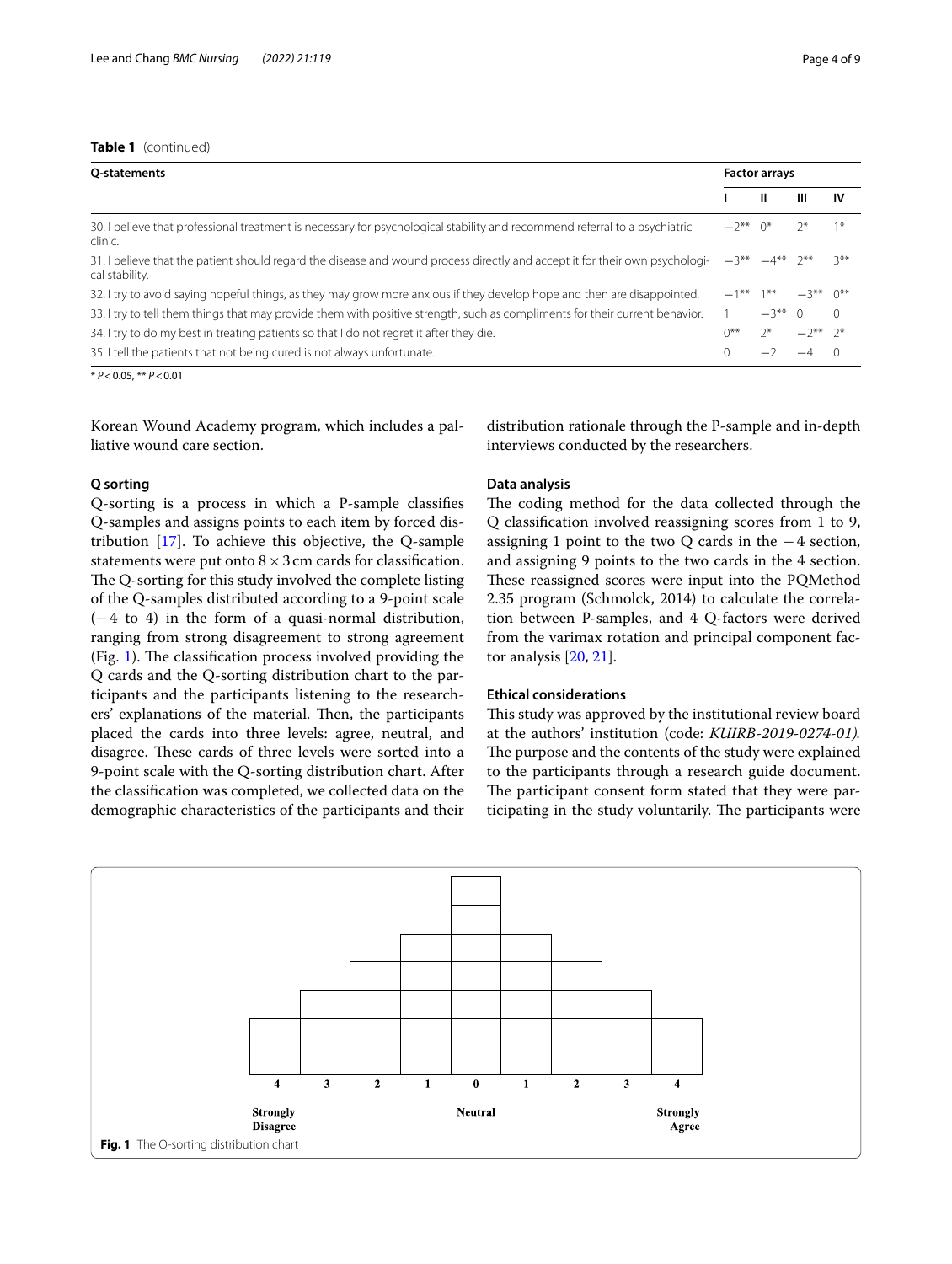also told that their responses, including the recordings, would not be used for any purposes other than research and that their confdentiality would be guaranteed, after which they provided written consent. To guarantee the anonymity of the participants, individual information was regarded as confdential, and this private information was protected using identifer codes.

#### **Results**

## **Formation of subjective frames on palliative wound care by wound care nurses**

This study conducted a factor analysis for the data collected in the study, leading to the formation of four Q-factors. The explanatory power of each Q-factor was 28% for Q-factor I, 18% for Q-factor II, 15% for Q-factor III, and 8% for Q-factor IV, cumulatively explaining 70% of the total variance. Furthermore, the P-samples for each type were 13, 8, 10, and 9 participants, respectively, and the eigenvalues for each type were 11.34, 7.37, 6.09, and 3.23, respectively. Q-methodology is designed to identify types, but not to understand the proportional distribution of each type. In Q-methodology, a Q-factor could sufficiently be explained with  $4-5$  participants in each Q-factor and that Q-factors with an eigenvalue of 1.0 or higher are statistically signifcant with explanatory power [\[17](#page-8-14)]. As the Q-factors identifed in this study each had more than 5 participants and the eigenvalues of each Q-factor were higher than 1.0, the Q-factors were considered signifcant.

As shown in Table [2,](#page-4-0) the P-sample characteristics of each Q-factor were generally evenly distributed. The participant with the highest factor loading values for each Q-factor can be considered as the participant who is representative of that Q-factor, demonstrating its most typical characteristics.

## **Analysis of subjective frames on palliative wound care by wound care nurses**

The four subjective frames on palliative wound care by wound care nurses are as follows: "Focusing on care within the boundary of current patient demands," "Comparing continuously the priorities on wound healing and disease care," "Preparing and preventing from worsening via tracking care in advance," and "Moving forward with a clear direction by confronting the declining condition."

## **Q‑factor I: focusing on care within the boundary of current patient demands**

Q-factor I included the P-samples of 13 participants; Q-statements with which this group strongly agreed were  $4(+4)$ , 5(+4), 6(+3), and 10(+3), and the Q-statements with which this group strongly disagreed were  $3(-4)$ , 7(−4), 24(−3), and 3[1](#page-2-0)(−3) (Table 1). This Q-factor type does not include the belief that any two patients are the same; while patients may have the problem of wounds in common, the nurses consider that the Q-factors infuencing the wounds all difer and take a therapeutic approach that considers the conditions and feedback of individual patients. Furthermore, as the purpose of palliative wound care is patient well-being, this type places the foremost priorities on patient demands and convenience and on ensuring that the patients are comfortable. At the same time, they do not consider standardized knowledge, such as guidelines and recommendations, as important. This suggests that rather than focusing on such formulas, they concentrate on the treatment of inconveniences felt by the patient and that their approach to palliative wound care is centered on the alleviation of symptoms rather than on the treatment of wounds.

The reasons that participant 25, who had the highest Q-factor weightings in this type, chose the cards of strongest agreement and disagreement are as follows:"When managing pain throughout symptom management, I rearrange schedules if the patient tells me

| Q-factor               |            | $1(n=13)$        | II ( $n=8$ )     | III ( $n=10$ )   | IV $(n=9)$       |
|------------------------|------------|------------------|------------------|------------------|------------------|
| Age (years)            |            | $31.38 \pm 3.07$ | $31.63 \pm 1.85$ | $37.40 \pm 4.33$ | $37.11 \pm 2.26$ |
| Gender (n)             | Female     | 13               | 8                | 10               | 9                |
|                        | Male       | $\Omega$         | $\Omega$         | 0                | 0                |
| Education (n)          | <b>BSN</b> |                  |                  | 0                | 0                |
|                        | <b>MSN</b> | 6                |                  |                  | 8                |
|                        | Doctorate  | $\mathbf 0$      | $\Omega$         | 3                |                  |
| RN experience (years)  |            | $6.92 \pm 3.09$  | $7.25 \pm 2.05$  | $13.20 \pm 4.21$ | $12.44 \pm 2.51$ |
| WCN experience (years) |            | $1.15 \pm 1.28$  | $3.88 \pm 1.13$  | $7.90 \pm 2.13$  | $7.78 \pm 2.77$  |
| PWC experience (years) |            | $1.01 \pm 1.11$  | $3.88 \pm 1.13$  | $6.77 \pm 2.09$  | $6.00 \pm 2.18$  |
|                        |            |                  |                  |                  |                  |

<span id="page-4-0"></span>**Table 2** Characteristics for the P-sample

*Abbreviations*: *BSN* bachelor's degree in nursing, *MSN* master's degree in nursing, *RN* Registered nurse, *WCN* wound care nurse, *PWC* palliative wound care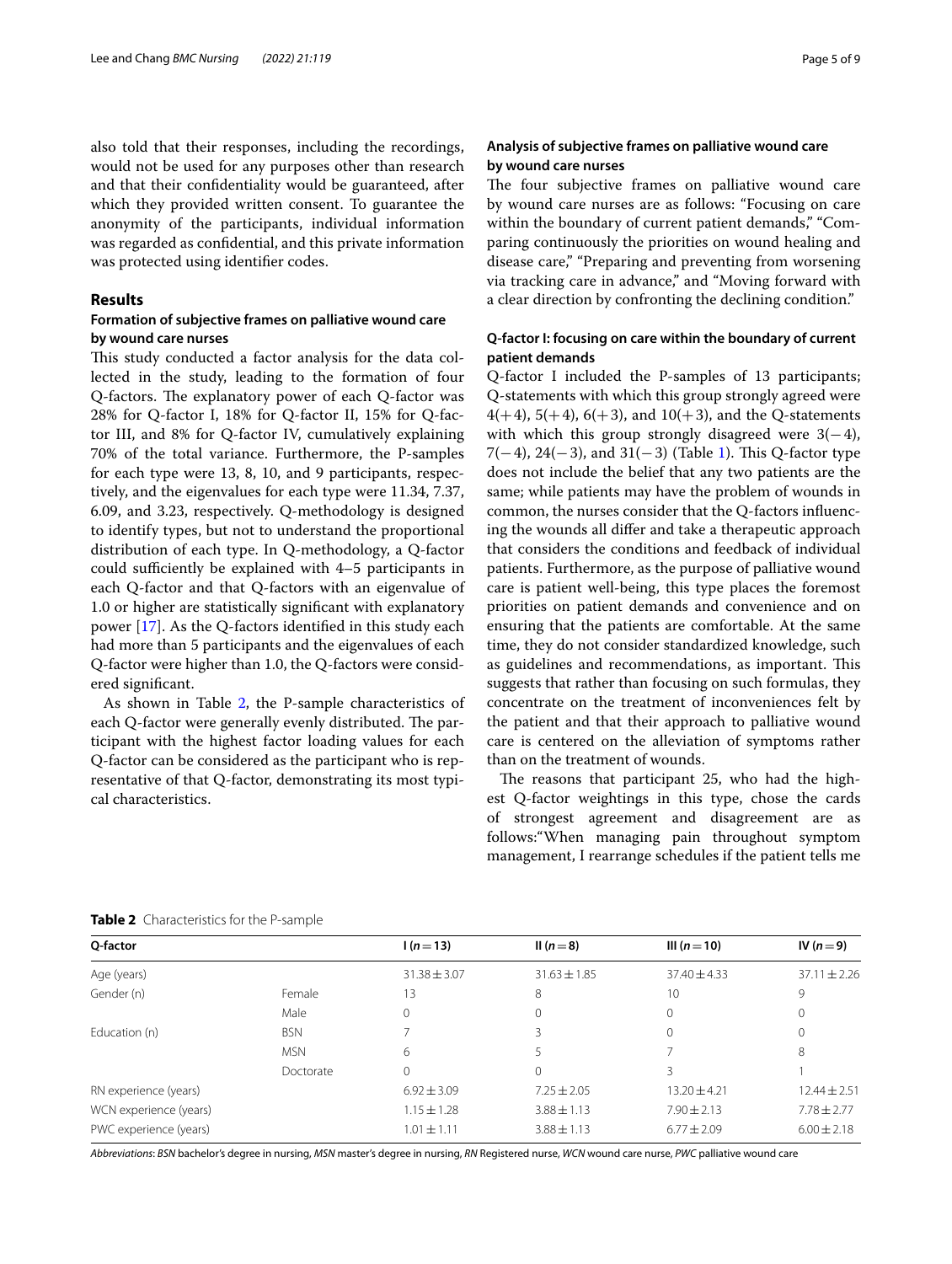that they cannot do it on that day due to too much pain, even if (new) dressings were scheduled for that day. If there is anything that the patient asks for, telling me, 'This is what I fnd comfortable,' I try to do as the patient says as much as possible, even if it really does not make sense."

## **Q‑factor II: comparing continuously the priorities on wound healing and disease care**

Q-factor II included the P-samples of 8 participants; the Q-statement with which this group strongly agreed with was  $18(+3)$ , and the Q-statements with which this group strongly disagreed with were  $31(-4)$  and  $33(-3)$ (Table  $\overline{1}$  $\overline{1}$  $\overline{1}$ ). This type considered the systemic conditions of the body to be an important component in wound care and sought methods of wound care depending on the body's conditions. However, they also demonstrated avoidance of the situation, as they felt guilty that they were unable to actively engage in wound care since patients at the end of their lives faced a declining ability to heal wounds. This type found interactions with patients difficult, whether it was disappointing the patients when directly explaining their circumstances or giving them hope by talking to the patients positively. Furthermore, they tended to engage in wound care in accordance with the patients' body conditions.

The reasons that participant 8, who had the highest factor weightings among this type, chose the cards of strongest agreement and disagreement are as follows:

"There are times when what we think and what the caregivers and the patients think differ. The patients and caregivers tend to focus on wounds that are visible on the surface when their internals are becoming even more ruined. Even if the pressure injury is treated actively, the patients will not recover if their body conditions do not improve. Curing the pressure injury is not what is important right now. I think that the best method for wound care is to monitor the patient's body conditions and tailor the treatment methods to the monitoring results."

## **Q‑factor III: preparing and preventing from worsening via tracking care in advance**

Q-factor III included the P-samples of 10 participants; the Q-statements with which this group strongly agreed with were  $12(+3)$  and  $13(+3)$ , and the Q-statements with which they strongly disagreed with were  $21(-3)$ and  $32(-3)$  (Table [1](#page-2-0)). This type seeks to identify in advance factors or problems that may afect wound care for patients as they reach the end of their lives. They place importance on cooperation and the exchange of opinions, not only between patients and caregivers, but also with various healthcare personnel, such as nutrition teams and home nurses. Therefore, this type tends to have an open attitude towards patients, caregivers, and other healthcare personnel, shares opinions with them, and attempts to resolve issues that may arise in the future.

The reasons that participant 1, who had the highest factor weightings among this type, chose the cards of strongest agreement and disagreement are as follows:

"When it comes to palliative wounds, reevaluations are necessary when pathological situations of patients change—sometimes retrying chemotherapy, changing the types of drugs, and more. Wounds are impacted by these changes in medical conditions, and it is necessary to have multidisciplinary communication about the patient. It is also necessary to consider nutrition and home care that will later become problematic at the patient's end of life and helping the patients to adapt to them early on. Therefore, I believe our role is to use diverse resources to actively assess, intervene, and connect with the patient."

## **Q‑factor IV: moving forward with a clear direction by confronting the declining condition**

Q-factor IV included the P-samples of 8 participants; the Q-statements with which this group strongly agreed with were  $3(+4)$ ,  $24(+4)$ ,  $22(+3)$ , and  $31(+3)$ , and the Q-statements with which they strongly disagreed with were  $27(-4)$ , and  $7(-3)$  (Table [1](#page-2-0)). This type believes in the proper treatment of palliative wounds based on clear guideline for wound care. Therefore, they also believe that patients should be fully aware of their conditions. To ensure clear and efficient judgment regarding wound treatment, wound care nurses believe that they should provide proper guidance since they possess the most knowledge, especially compared to patients or caregivers who may be emotional.

The reasons that participant 27, who had the highest factor weightings among this type, chose the cards of strongest agreement and disagreement are as follows:

"I tell the patients from the beginning rather than lying or evading details about their progress. I think that psychological well-being involves difficulties and resistance until patients can face their condition and accept it, but once patients accept it, patients are able to see it directly and be prepared, so I think we should be frm with the patients. It is very important to accurately describe the current condition of the patient and to give the options of various wound care methods. Wound care nurses should do their best to give wounds a chance to heal with expert knowledge."

## **Discussion**

Palliative wound care is a holistic and integrated approach to treatment for alleviating the symptoms of patients with chronic wounds and improving their quality of life, irrespective of whether their wounds can be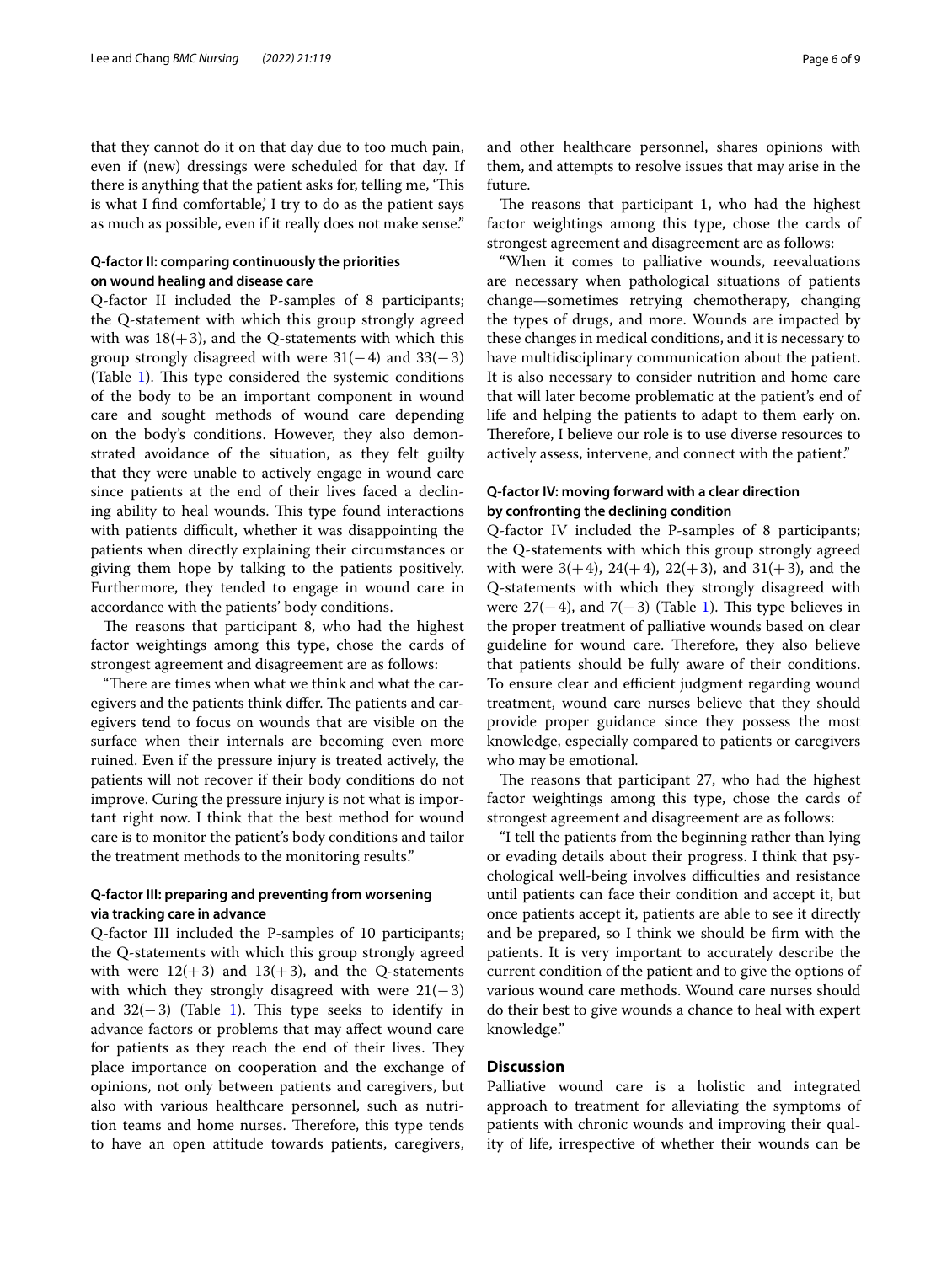cured. In this integrated approach, treatment is infuenced signifcantly by the perceptions and subjective frames of reference of wound care nurses towards palliative wound care.

From the results of this study, a common trait shared by all four Q-factors is the perception of palliative wound care as an approach to improving the quality of life of end-of-life patients that includes holistic patient care, family support, efective communication, and interdisciplinary teamwork. This is reflected in the priority placed on palliative care as a crucial part of integrated, peoplecentered health services [\[22\]](#page-8-19).

In particular, the fndings of this study illustrate that decisions based on assessments about what should take priority in wound and disease processes is an important axis in palliative wound care. This is reflected in Q-factors II and IV. Q-factor II emphasized the constant reconfguration of treatment objectives so that the body's condition is not compromised rather than specifcally focusing on wound treatment. Given that the majority of patients are end-of-life patients in need of palliative wound care, their wounds are often only treated to stop them from worsening [[23](#page-8-20)]. To efectively administer wound care to end-of-life patients, nurses must assess and consider such treatment in a holistic manner that include the progression of a patient's disease(s) as they approach death  $[9]$  $[9]$ . Therefore, since a nurse who provides palliative wound care must also possess an overall knowledge of the patient's disease, education on this must be done together with wound treatment training. On the other hand, Q-factor IV emphasized wound care and the expert role of wound care nurses. This reflected that proven, professional opinions lead to efective treatment processes, rather than decision-making processes involving patients or their caretakers  $[24, 25]$  $[24, 25]$  $[24, 25]$  $[24, 25]$  $[24, 25]$ . This view emphasizes the vital role of the problem solver, with wound care nurses providing professional leadership. As experts and leaders, they must be able to use their experiences to provide clear evidence for proper research [\[26](#page-8-23)]. Furthermore, it is necessary to develop a palliative wound care protocol by compiling evidence so that all nurses are able to efectively engage in wound care. While this protocol may be similar to what is used in general wound care, the objectives and processes must difer in palliative wound care  $[27]$  $[27]$ . This should result in balancing the burdens of and benefts to patients, resulting in treatment objectives merging with the goal of raising patients' quality of life. Even if the protocol is guided by the precepts of benefcence and the best scientifc evidence, what may be a priority for the nurse may not be a priority for the patient and family. We should consider that what is considered right or wrong for end-of-life patient care is not always important.

In addition to the disease and wound status of patients, the fndings of this study also illustrate that timeline is an important axis in palliative wound care. This is reflected in Q-factors I and III. Q-Factor I emphasized respecting the present demands of patients. Nurses in this Q-factor perceived that patient-centric healthcare is possible when decision-making is driven by the values of the patient. These Q-factor perceptions are reflected in previous studies, which found that patients are invited to participate in the selection and determination of treatment, especially in the case of palliative care [\[28](#page-8-25), [29\]](#page-8-26). It seems necessary to develop a tool to aid patient self-reporting and invite active participation by the patients, allowing them to communicate their symptoms and demands to the medical staf. Furthermore, it would be important to provide education and facilitate an environment that encourages empathetic tendencies and listening carefully and sympathetically to patients. Q-factor III emphasized forecasting patient progress based on past and present experiences and believe that a variety of healthcare professionals should work to ensure patients' future comfort, while Q-factor I mainly focused on their present condition. Q-factor III prefers a supportive environment and an integrated approach to treatment through sharing common objectives, sharing information, and providing mutual support for preparing needed care in the future. The need for a multidisciplinary approach to palliative wound care has been emphasized in many existing studies. Such approaches have been found to increase the satisfaction of medical personnel since they encourage communication within the larger framework of patientcentered care [[30](#page-8-27)]. Possible disarticulation between professionals involved in comprehensive care and possible disarticulation between the levels of care, mainly hospital and home care, could be reasons for the problem of transferring knowledge to practice. To advance multidisciplinary cooperation in palliative wound care, it is necessary to hold conferences or provide education to ensure fuid communication and unifed thinking between disciplines and to develop tools and systems for efficient communication.

The limitations of this study are that because the participants were recruited using convenience and localized sampling, the results are difficult to generalize. However, the Q-methodology as a research method aims to understand the meaning of a phenomenon for the participants who experience it rather than to generalize the research fndings.

This study identified how wound care nurses structure the subjective frames on palliative wound care by using Q-methodology. As this method focuses on individual subjectivity, this study does not intend to classify the types of subjective frame identifed in this study as either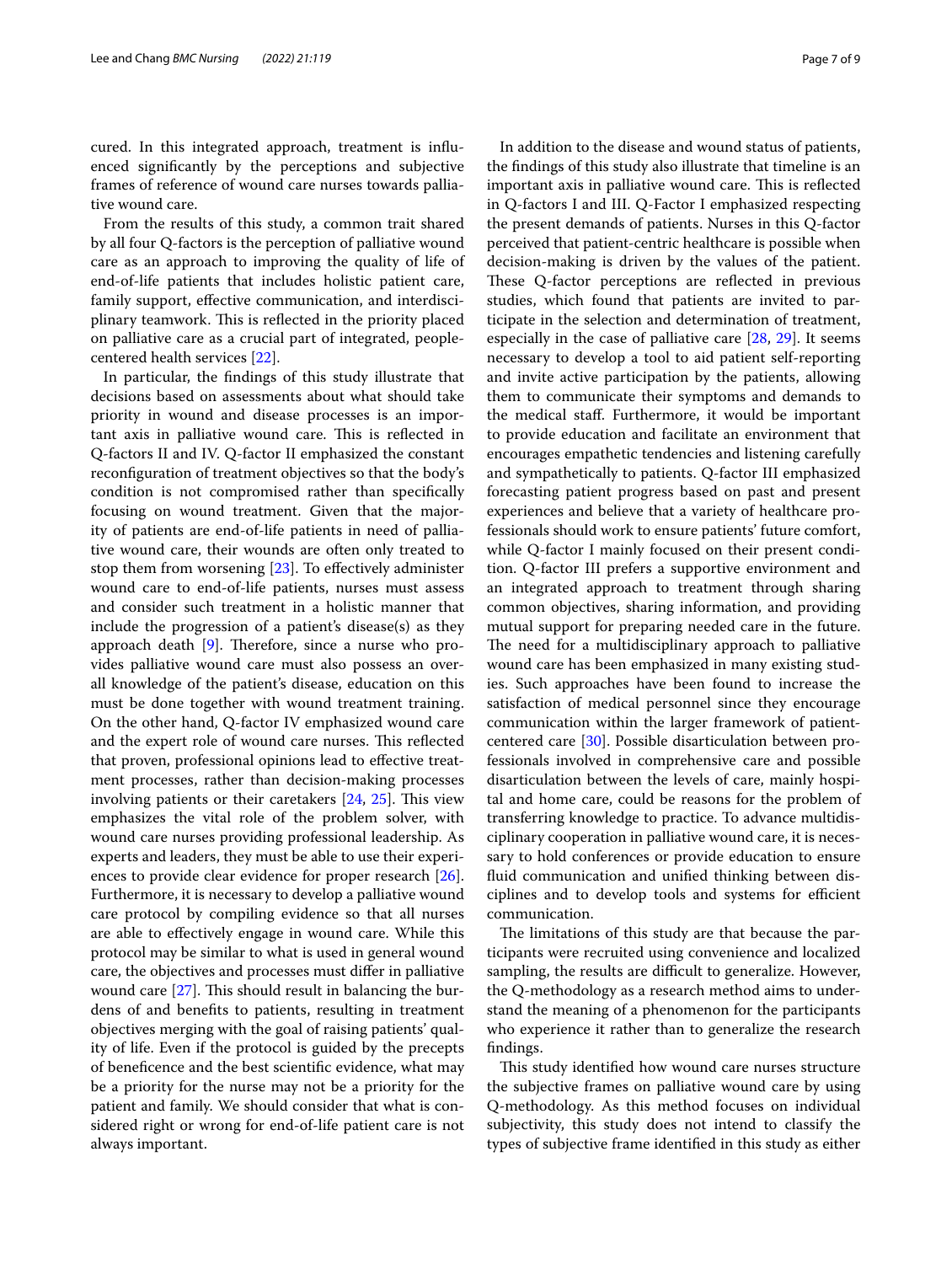

<span id="page-7-2"></span>positive or negative. Rather, it is necessary to conduct care that considers the patient's present to future and that integrates wound state and disease progression for implementing efective palliative wound care across all types (Fig. [2\)](#page-7-2). By identifying the types of subjective frames on palliative wound care among wound care nurses, this study contributes to the knowledge related to practical nursing. We hope that it will provide a foundation for education and future research, raising the competencies of palliative wound care in nurses and improving the quality of treatment and life in patients receiving palliative care.

## **Conclusion**

Understanding the subjective viewpoints on palliative wound care constructed by expert practice is important for successful wound care at the end of life. This study confrmed 4 types of subjective frames on palliative wound care among wound care nurses. The results of this study can be useful in developing specifc nursing strategies for palliative wound care by all nurses involved in palliative care, not only wound care nurses. We expect that the subjective viewpoints identifed and discussed in this study, as well as type-specifc reinforcement measures, can be the basis for developing practical palliative nursing materials and efective tools in clinical settings.

#### **Acknowledgements**

None.

#### **Authors' contributions**

Study design, Y.L., and S.C.; data collection and analysis, Y.L.; drafting the manuscript, Y.L.; revising the article critically, S.C.; and writing the fnal version of the manuscript, Y.L. All authors have agreed to the published version of the manuscript.

#### **Funding**

This work was supported by a National Research Foundation of Korea (NRF) grant funded by the Korean government (MSIT) (No. NRF-2019R1A2C1086122) (No. NRF-2021R1G1A1091862).

#### **Availability of data and materials**

The datasets generated and/or analyzed during the current study are not publicly available due to [individual privacy could be compromised] but are available from the corresponding author on reasonable request.

#### **Declarations**

#### **Ethics approval and consent to participate**

The Ethics Committee of Korea University, Seoul, Korea, approved this study (code: KUIRB-2019-0274-01). Written informed consent was obtained from all the participants before the start of the study. All methods were carried out in accordance with relevant guidelines and regulations in the Ethical **Declarations** 

#### **Consent for publication**

Not applicable.

#### **Competing interests**

No conficts of interest have been declared by the authors.

#### **Author details**

<sup>1</sup> Department of Nursing, The University of Suwon, Hwaseong, Republic of Korea. <sup>2</sup> College of Nursing and BK21 FOUR R&E Center for Learning Health Systems, Korea University, 145, Anam‑ro, Seongbuk‑Gu, Seoul 02841, Republic of Korea.

Received: 21 December 2021 Accepted: 9 May 2022 Published online: 17 May 2022

#### **References**

- <span id="page-7-0"></span>1. Pivodic L, Smets T, Van den Noortgate N, Onwuteaka-Philipsen BD, Engels Y, Szczerbińska K, et al. Quality of dying and quality of end-of-life care of nursing home residents in six countries: an epidemiological study. Palliat Med. 2018;32(10):1584–95.
- <span id="page-7-1"></span>2. Beers EH. Palliative wound Care: less is more. Surg Clin North Am. 2019;99(5):899–919.